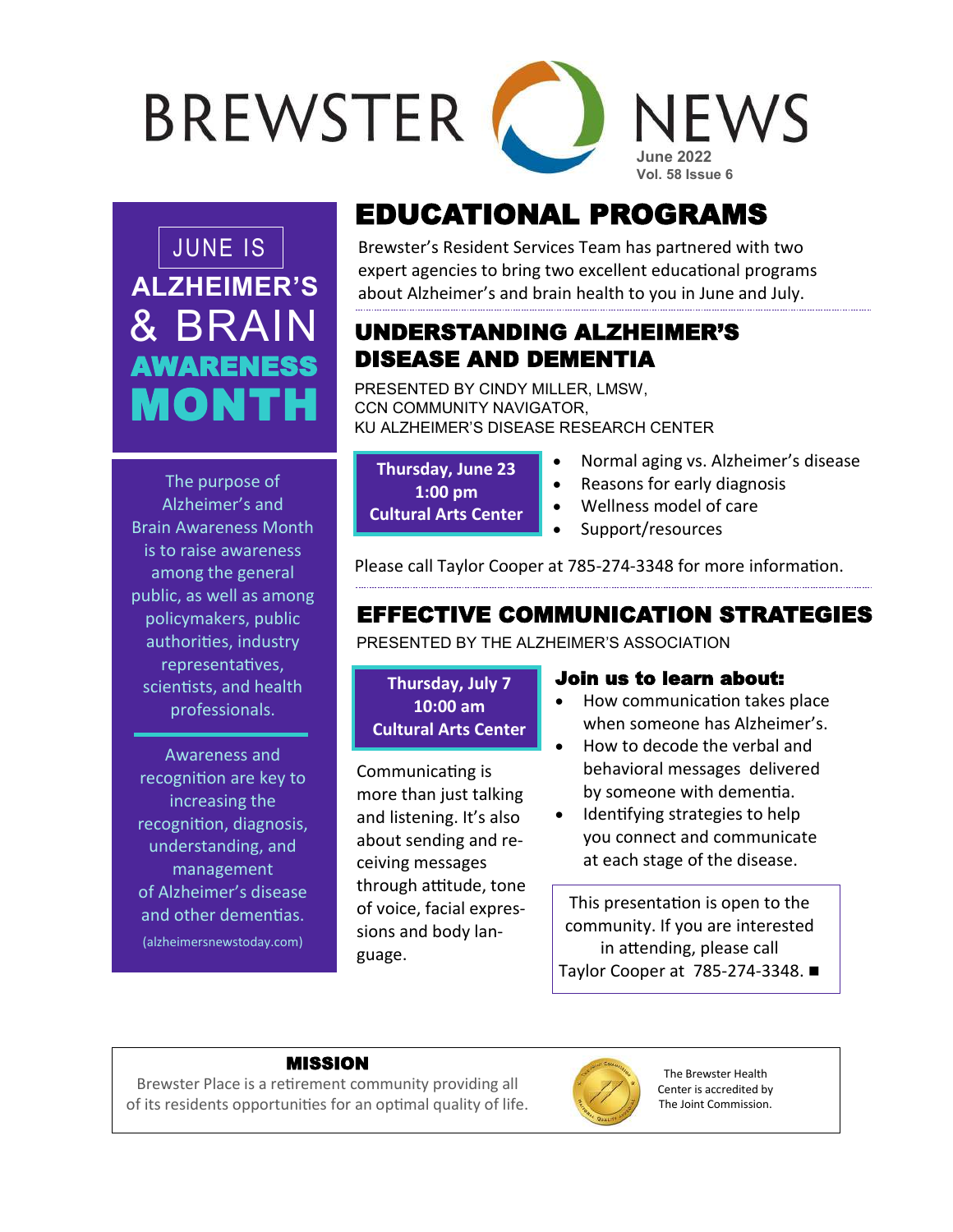

# CREATIVE ARTS

WITH SAMANTHA BANKS, CREATIVE ARTS COORDINATOR | 785-274-3317

### "POTHEAD" GNOME WORKSHOP

**Thursday, June 2 1:30 pm | Klinge Activity Center (Redwood lower level)**

This craft was so popular in the May Bazaar workshop, we are bringing it back for an encore! Come make your own adorable flower "pothead" gnome to sell in the Mini Bazaar on June 10. All supplies provided. No reservations needed.

### ALCOHOL INK CLASS with NANCY JONES

**Thursday, June 16 1:00 pm | The Evergreens Art Studio (Fee is \$30)**

Call Sam at 785-274-3317 to reserve your spot for this Alcohol Ink Workshop! In this two-hour class, learn alcohol ink technique taught by artist Nancy Jones. Cost includes all supplies, and you will leave the class with two finished works of art.

### MOVIE WITH SAM

*Impressionism and Claude Monet's Menu* **Friday, June 17 | 1:30 pm Main Street Chapel**

In a series of short videos, learn how the Impressionist art movement began, as well as what one of its most famous artists, Claude Monet, ate in a day. You may be surprised at how it inspired his paintings!



**Friday, June 10 10:00 am—3:00 pm Redwood Lounge** Open to residents, BrewsterConnect members and staff only.

Come one, come all for a Brewster Bazaar! We will have crafts of all kinds for sale. Whether you're searching for something handmade to decorate your home or a gift for a loved one, you're sure to find something for everyone at the Bazaar. If you have any questions, or would like to volunteer to help, contact Sam at 785-274 -3317.

# MAKE IT MONDAYS

**1:30 pm Penthouse Art Studio (Redwood 6th floor)**

Join Sam each Monday in the Penthouse Art Studio to talk and make all things fiber arts and small crafts. Whether you're a pro seamstress or just beginning to get crafty, this time will be a great way to get creative together! If you love Pinterest, you'll love this. No reservations necessary.

#### TUESDAYS PAINT WITH SAM **1:00—3:00 pm Penthouse Art Studio (Redwood 6th floor)**

In this come-and-go open studio set up, come work on individual projects. There are multiple art books and resources to gather inspiration or come with your own idea! Sam will be available to provide tips and advice in this self -directed class.

#### WEDNESDAYS ART FUNdamentals: WATERCOLOR

**10:30 am | Penthouse Art Studio 1:30 pm | Evergreens Art Studio**

Back to basics! This structured art class will teach you the fundamental techniques of a different media every month. For June, Sam will walk you through the basics of watercolors. You do not have to attend every session, and you can start at any point. Give Sam a call at 785-274-3317 to save your space!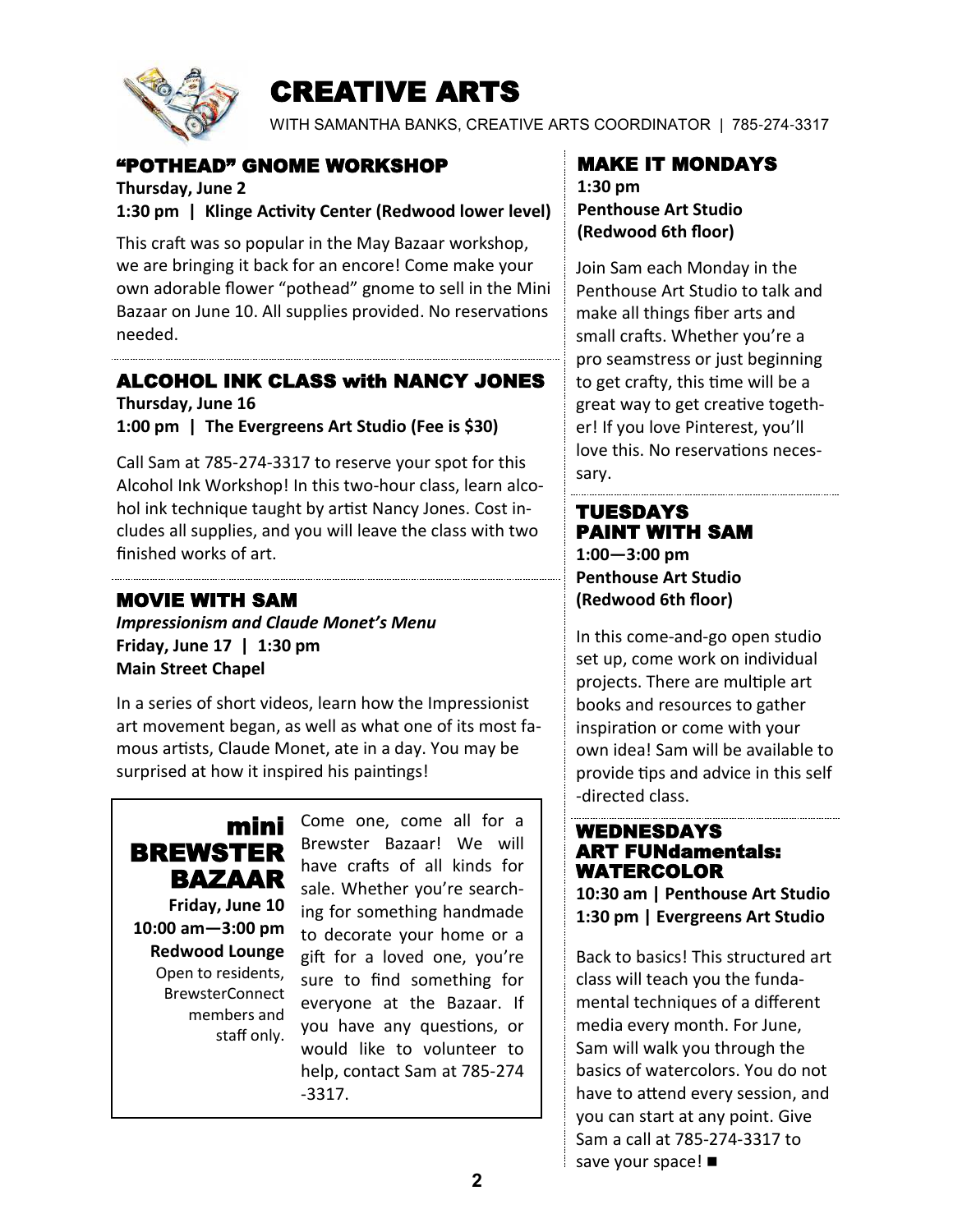# FROM the CHAPLAIN

REV. CAROLINE VAUTRINOT, M.DIV

# ENJOY EACH MOMENT

**S** ummer is almost here! Later this month  $\mathbf{\mathbf{\mathsf{U}}}$  we officially move into the summer season, ready for all that this new season brings. June is a month of sunshine and warmth, of excitement and joy. Children will be getting out of school for their summer breaks and gardens will be in full swing, the anticipation for the future growing with each day.

June is also the month for the most sunshine, with the longest day of the year occurring on June  $21<sup>st</sup>$  this year! This is a good time to get outside and to experience the wonders of nature, feeling the warm breeze on your skin, smelling the fresh cut grass and the flowers all around.

Life so often feels like it is rushing by far too fast. By experiencing the quiet joys of the world around us, we can learn to savor each moment as it comes. Take a walk through our beautiful campus this month. Invite a friend to sit outside and chat. Watch the squirrels and birds as they frolic amongst the trees.

As the year seems to be going by fast, we should all remember to take moments to invest in each day. Enjoy the moments as they come, relish any new experience that comes your way. Even those things that have become habit can offer something new, if we only take the time to see them with fresh eyes.

Enjoy each moment, knowing that while time itself continues on, each second gives us the opportunity for joy and for peace. This month take advantage of one new thing, experience all that life can bring, and enjoy the days ahead.

### BREWSTER MEMORIAL SERVICE

**Wednesday, June 22 2:00 pm | Main Street Chapel**

**T** his month Chaplain Caroline will lead a Brewster Me-<br>morial Service for us all to remember the friends and neighbors we have lost this year. You are invited to this time of remembrance and reflection.

# LIVESTREAM ASSISTANCE

**N** ow that many religious services are being IV livestreamed, many places of worship have put these services online for viewing. If your place of worship offers this and you would like to learn how to access the livestream on your personal device, please reach out to Chaplain Caroline at 785-274-3349 for assistance.

### BREWSTER CARE PACKAGES DELIVERED

**W e** are excited to report that the Brewster care packages have arrived to the American troops in Poland! The soldiers were very excited to receive the thoughtful gifts and it did not take long for everything to be parceled out. A big thank you to everyone who donated!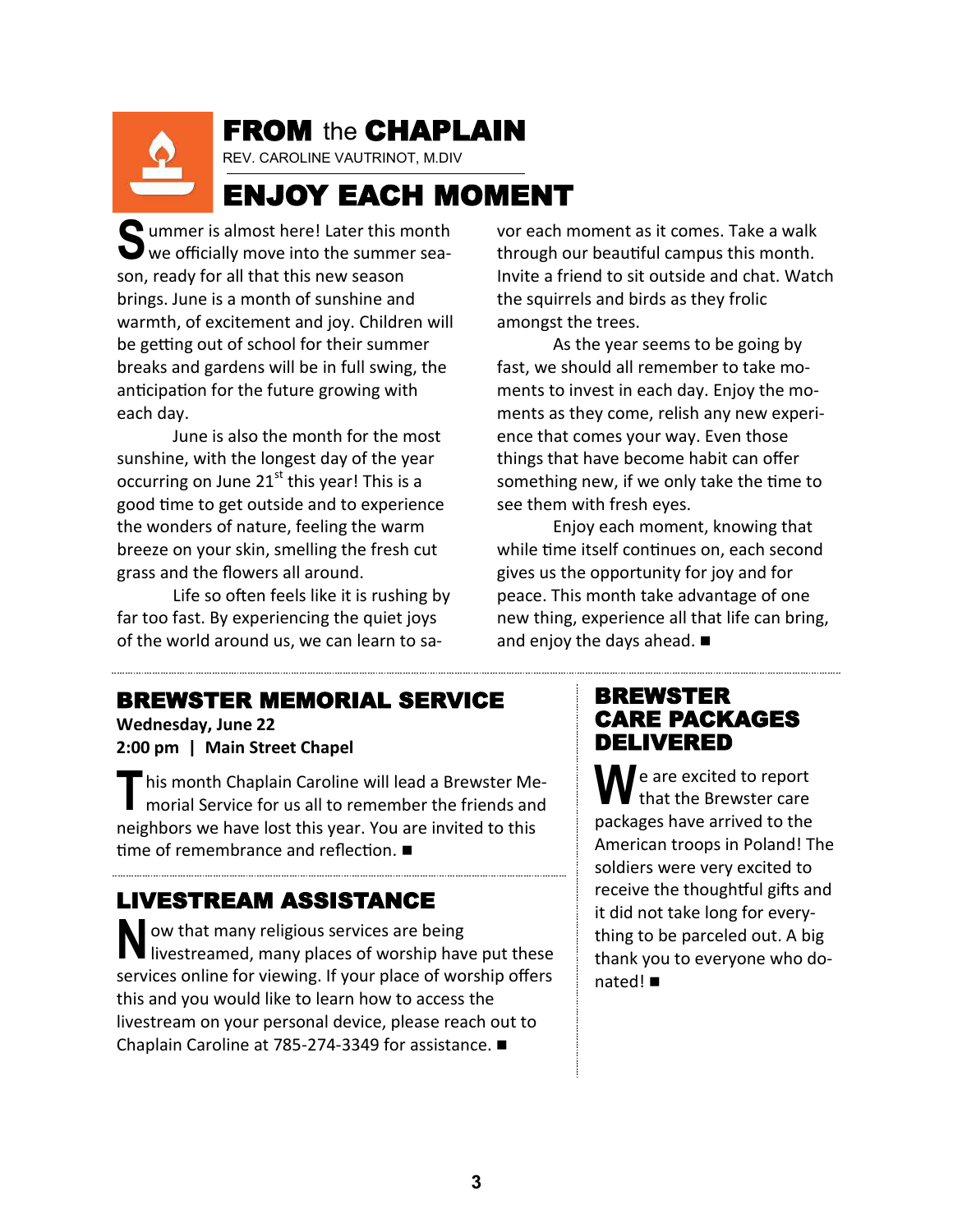**T** his month's featured Home of the Month is the perfect home! It offers just the right amount of square footage for



your comfort; desirable outdoor living space, storage for off-season clothes or décor, parking, and, of course, services and

amenities including all utilities, every-otherweek housekeeping, inside and outside maintenance, and so much more!

So, which Brewster property is the perfect home? This month Sales and Marketing is featuring *YOUR* Brewster home as the Home of the Month, along with every other unique and perfect Independent Living residence at Brewster Place!

Thank you to residents and staff who have referred friends and family to Brewster. We are happy to report as of May 16, the Independent Living Sales and Marketing census is **96.8%**. To learn how our fully refundable wait list can assist prospective residents find their perfect home during this time of limited availability, contact Chris Gallagher at 785-274-3351.

Joining the wait list automatically makes you a member of **BrewsterConnect**, (which means you enjoy all of the amenities of the Brewster campus while still living in your home).

And there's more! Brewster residents who refer a friend will receive one month's free rent once a referral moves in. Enjoy *your* Home of the Month, every day of the year at Brewster Place! ■

# SEVERE WEATHER EMERGENCIES

REDWOOD and THE EVERGREENS

BY RON DEAN, SECURITY AND SAFETY MANAGER

**A** nnouncements will be made over the public address system in Redwood and The Evergreens when Shawnee County enters into a Tornado Warning and Brewster Place is in the path of the storm.

The Redwood shelter is in the basement of Redwood in the Trueblood Resident Art Gallery hallway. The Evergreens shelter is the Community Room on the ground level of The Evergreens. The overflow is the Wellness Center, which is in the same hallway.

When staff make an announcement there will be voice communication only, there is no alarm or siren. Your speaker can't be set to private, if so, you will not hear the announcement in your apartment.

If you are remaining weather aware by watching local news, a weather radio or your smart phone app, and I encourage you to do so, and you see that we are in a Tornado Warning; go to the shelter. You do not have to wait for an announcement. The elevators will work during a weather emergency. Keep in mind that they will be busy, so please be patient.

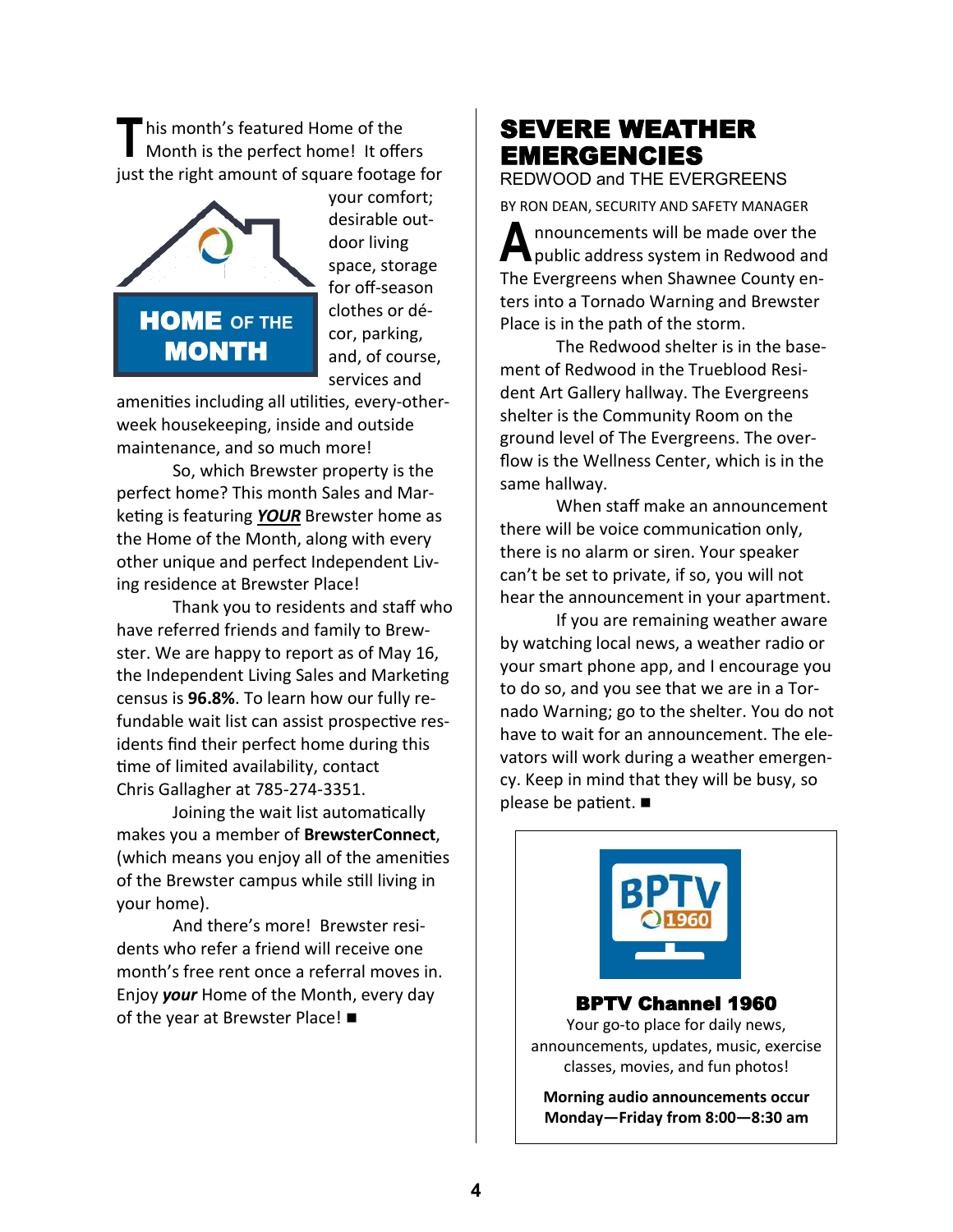

# EVERYONE has a STORY to TELL

DR. BART RAMSEY, MD | BY DIANA REED, RESIDENT

Y ou may see Bart Ramsey walking the halls or climbing the stairs at The Evergreens or Redwood, or enjoying the pleasant weather outdoors on the Brewster campus. He may be having a meal at any of the restaurants or casual eating places on campus. He can be seen exercising at Tai Chi or stretching almost any day at a class, or sitting talking to a friend in a quiet spot at a table at any number of get togethers. He is usually dressed to the nines, seldom without his walking stick and a smile. Wherever we see him, he is an admired fixture. Everyone knows him and loves him.

Ninety-six year old Dr. Bart Ramsey has recently moved from his Birchwood home to a lovely apartment in Redwood. His new digs are surprisingly elegant and large. He has an adequate kitchenette, a living room, TV room, office, bedroom and two baths. His apartment is decorated with lovely furnishings Bart brought with him: a beautiful chandelier in the breakfast room, gorgeous handmade pieces from all over the world, and lovely paintings. The home is just glorious.

Bart was born in Kansas City, the only child of a purchasing agent for Sinclair and a stay-at-home mother who was a figure skater and a skilled master gardener.

He met Harriette in high school and later met her again in a chance meeting at a Kansas City Philharmonic Orchestra concert. While attending school at Kansas University, he talked to Harriette every day to tell her what he'd done — he said, "She was so sweet." They married in 1950.

In 1947, Bart graduated medical school from KU and was in the medical fraternity. In 1955, he was drafted into the army and sent to Walter Reed Hospital to the pediatric department. "Those two years were wonderful training," he said. He then joined the Topeka Medi-

cal Center where he spent 25 years in practice. He went to the Topeka Pediatric Group for 14 years. There were six or seven men in this group which allowed for deep friendships and respect for one another. Dr. Ramsey retired in 1993 after serving 39 years in pediatric private practice.

Bart and lovely Harriette had four children, three daughters and a son. They also have five grandchildren and four great grandchildren. They looked back on their years with joy.

After his retirement Bart turned to helping children with their math at Shaner Elementary School. He enjoyed this volunteer job for four or five years.

Bart recalled a wonderful aunt and a maternal grandmother who were "so good" to him and these memories made him dig into genealogy. He looked into the genealogy of his paternal family.

Harriette and Bart took several trips after Bart's retirement. Some of these trips were to Italy, Greece, Spain, China, England and Scotland. Bart looks back on them with wistful joy. Unfortunately, Bart's Harriette developed some significant illness and passed away in 2016.

Now, Bart's life revolves around his family, friends, exercise and healthy eating. His recent move to Redwood fills his life with happiness. "I talk, sit to be fit, walk, climb the stairs. My friends and my faith are very important to me," he said. "I am a member of St. David's Episcopal Church where I help with communion. I am a Eucharistic minister there," he said. He is also active planning and participating in Grand Rounds.

At the age of 96, Dr. Bart Ramsey has a lot to look back on and a lot to live for today. "My life's been wonderful," he said. His kind smile says it all!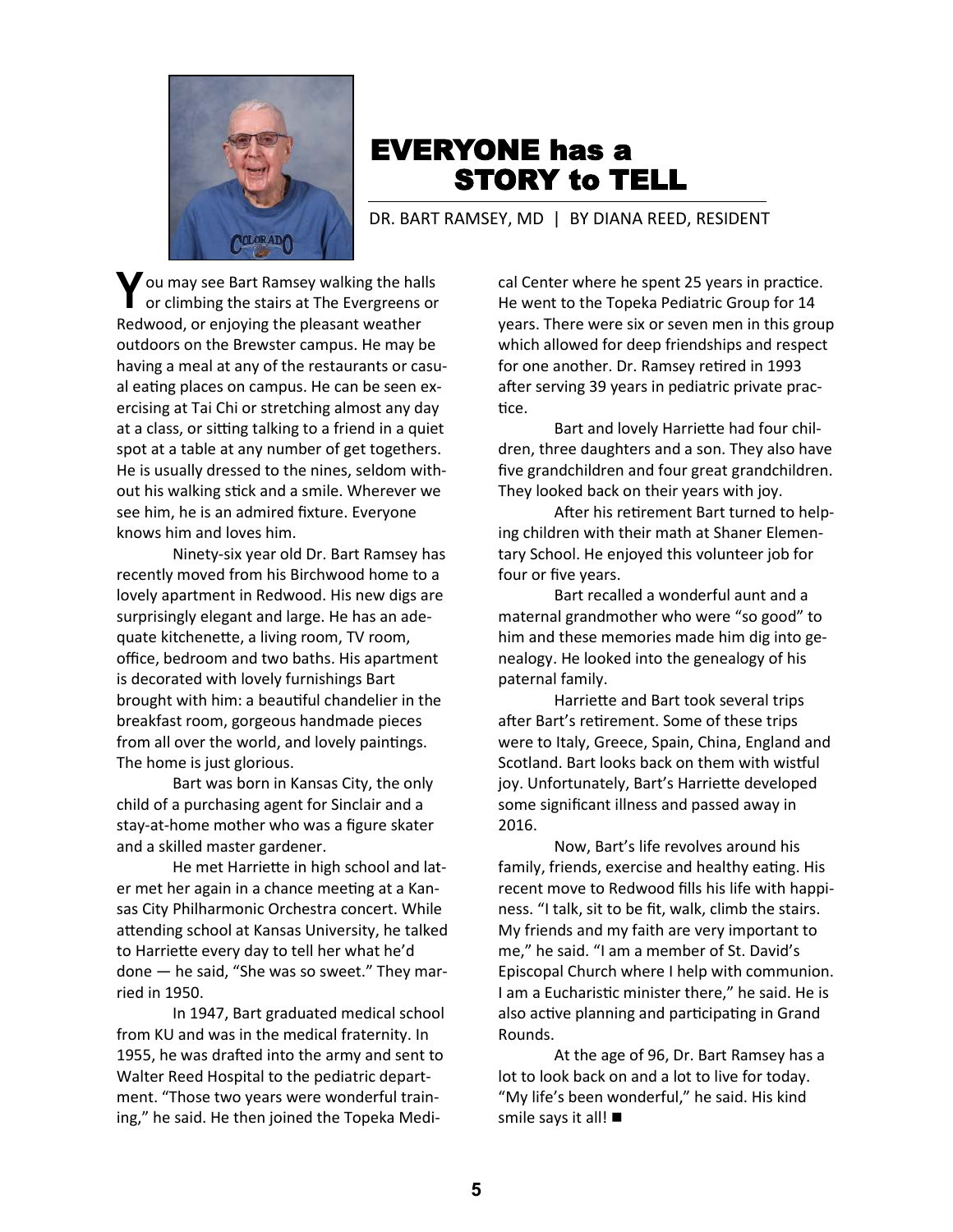# COMMUNITY ENGAGEMENT

WITH CHELSEY WESSEL | COMMUNITY ENGAGEMENT SPECIALIST

# VOLUNTEER, RIGHT HERE

**I** f you are interested in volunteering at Brew-I ster Place or have a need for a volunteer on campus, please call Bruce Bower at 785-274- 5529. Bruce is chair of the Volunteer Committee of Resident Council.

## MEALS ON WHEELS DRIVER'S NEEDED

**M** eals on Wheels is in dire need of volun-<br>teers to deliver lunches in Shawnee County. Some routes take only 30 minutes. This one meal a day is sometimes their only meal. But it is even more than a meal, the delivery is also a safety check! If you are interested in delivering for Meals on Wheels contact Bruce Bower at 785-274-5529.

# 24 for LIFE!

24 for Life is part of the National Diabetes<br>Prevention Program, in collaboration with American Diabetic Association and led by the Centers for Disease Control and Prevention (CDC).

24 for Life uses PreventT2 curriculum which is research based CDC approved and has proven to be an effective lifestyle change program to help prevent or delay type 2 Diabetes. The program can also lower your risk of having a heart attack or stroke, improve blood pressure, improve your overall health, and help you feel more energetic.

You will work with a trained lifestyle coach and have a support group to share goals and struggles. Some insurance plans will cover the cost for 24 for Life.

To learn more or find out how to register, please call Chelsy Wessel, Community Engagement Specialist, at 785-274-3394.

# DOORSTEP **Neighbors Helping Neighbors**

# BEGINNING BASKETS

**D** oorstep offers many services to help our neighbors in need every day. *Impact Avenues* is a program through the City of Topeka that collaborates with over 35 partner agencies. They work together to address the needs of homeless students and their families in Shawnee County. The families attend a series of classes and once completed, are placed in a home. Doorstep puts together a *Beginning Basket* full of basic items for their new home.

Let's collect items to help Doorstep create multiple *Beginning Baskets* for families in need!

### ITEMS NEEDED:

- Sets of measuring cups
- Sets of measuring spoons
- Hand can openers
- Spatulas, scratch pads
- Dish Soap
- Comet
- Kitchen towels
- Roll of Paper Towels
- Package of toilet paper (4 pack)

Donations are accepted until July 1. Please send your donations to Chelsy Wessel at the Stonehouse or call her at 785-274- 3394 with any questions. ■

sheet Laundry soap

 Mixing bowls • Pizza pan/cookie

- Laundry baskets (basic round)
- Blankets
- Comforters
- Pillows
- Towels
- Dishes cups
-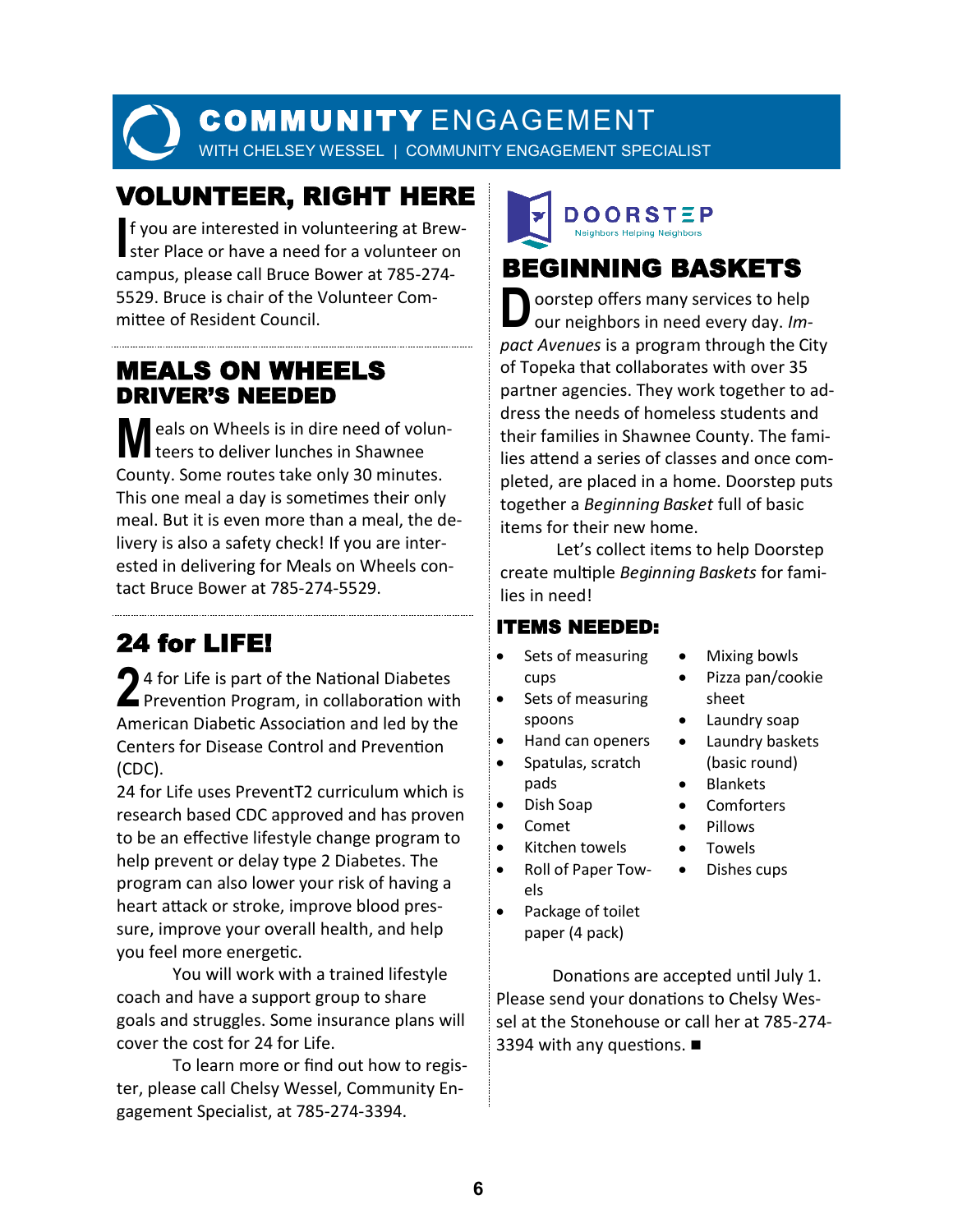# BREWSTER WRITING CLUB

**R** esidents at Brewster Place don't just rely on staff to organize things. Many residents begin their own groups or clubs with those who share the same interests. One such group is the Brewster Writing Club which was started by resident Jan Stotts. This group meets twice a month and is challenged to write in different genres. Recently the group was challenged to write poems or stories using only one syllable words. Enjoy this sampling of their work.

SPRING

#### BY JOYCE HAZELTON

Spring Snow is gone Rain is here. Trees white, pink and red, bloom. Soft and sweet.

Nose runs And sneeze. Eyes itch. Price of spring But worth it.

#### DONE

BY MARJORIE VAN BUREN

I love my life I live with Lynn I do not care What's out or in

I wrote a book It's not so much It tells of bombs And guns and such

It also tells Of love—and, hey! I don't know why It went that way

I like this game I find it fun But now I think This verse is done

### ONE SYLLABLE WAR

BY JAN STOTTS

War is a bad dream. It can tear down towns dig mass graves, starve both young and old, break hearts and minds. It is a fire blown by an ill wind from the east.

Peace is a wish, a dream to those who hide from bombs, who board trains in tears to leave their homes and those they love as they flee from fear to hope and help in the west.

Can we help? Can we shame those who have no shame, beg those who have no heart to hear our pleas? Or must we fight flames with more flames 'til the world is one huge fire and all are burnt?

#### PIG TALES BY CINDY STAFFORD

Frank the pig was born one night In warm soft hay at moon's last light. Small and round and warm and pink, He grew quite large in just a wink.

On the farm he made good friends, But they met with such sad ends. The eggs were served with sides of toast. The calf grew up to be a roast.

He would not share this sad fate, Served up on a great big plate. What to do, where to go, Frank the pig did not know.

One fine day the time seemed right, He left the farm at dead of night. Frank the pig went on the lam, He would not be a big smoked ham!

#### LIFE LESSONS BY DICK FULLER

Sad is a place to visit, happiness a place to live. Hunger a place to suffer, kindness a place to give. Anger is a place to injure, love is a place to heal. Doubt is a place of unrest, faith gives peace that's real.

Spite comes back to sting, forgiveness heals the wound. Vexation when it's tamed, becomes the vine that's pruned. Choose where you will dwell, wisely or as a fool. Perhaps the place to rest in, is that old Golden Rule.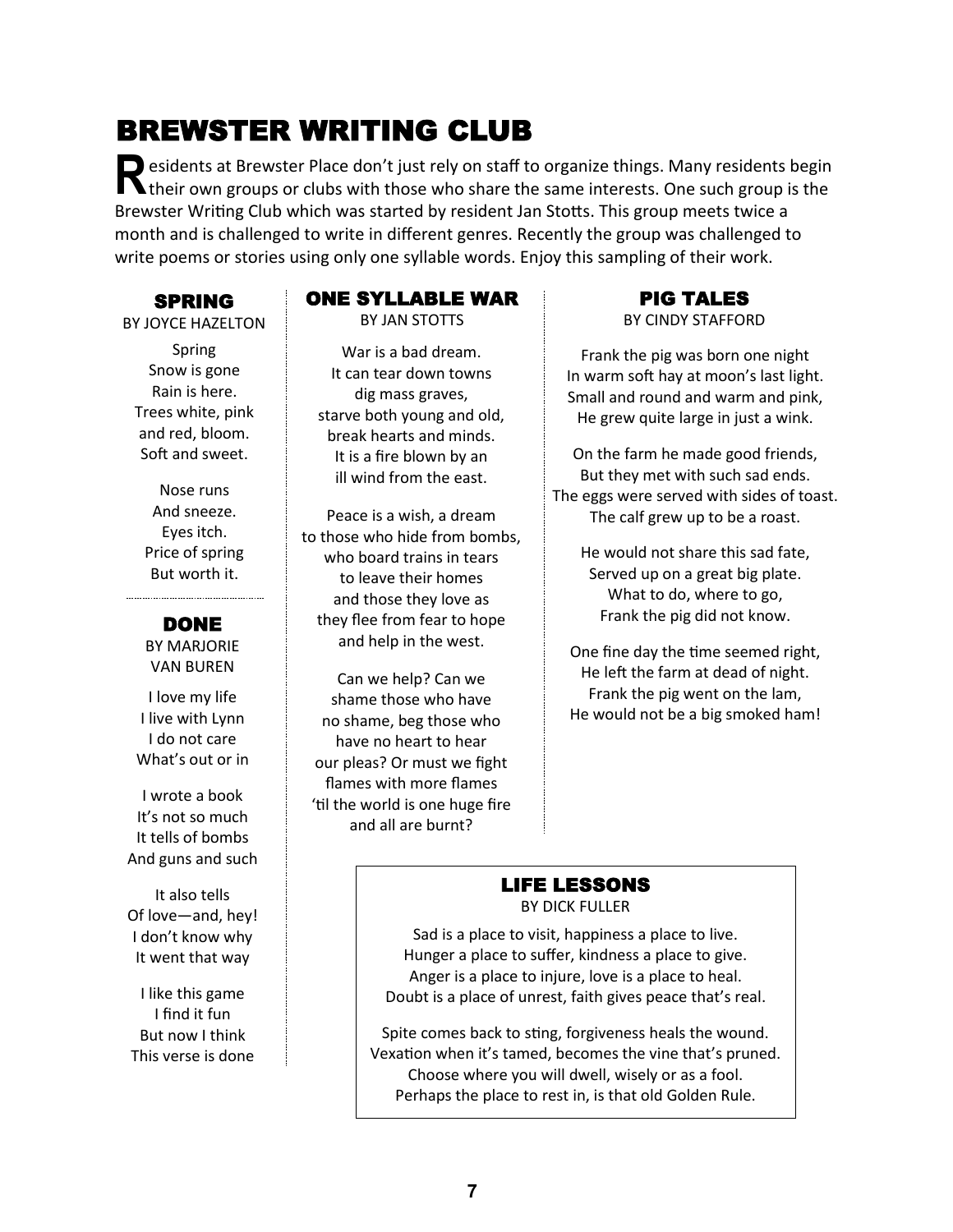# VISIT BREWSTER'S NEW POLLINATOR GARDEN

**R** esidents Bruce and Glenda Bower, Julian and Sharon Efird, and groundskeeper Josh Saun- $\blacksquare$  ders have been busy working on a very special garden. They invite you to come see the new pollinator garden in the raised flower bed located in the area between the Aspen cottages.



Did you know the Helianthus (willow leaved sunflower) can attract 38 species of caterpillars that use it as a host plant, and is also relied on by 89 species of pollen specialist bees? Monarch butterflies winter in Texas and/or Mexico and migrate in the summer to the northern United States. To reach the northern sum-

mer range typically takes them four generations which involves a lot of milkweeds! Eggs are only laid on milkweed plants which then becomes the sole food for Monarch caterpillars.

The number of Monarchs has decreased due to the decrease in milkweed plants. Kansas is one of 10 key states trying to help the situation. In addition to providing milkweed, it's important to offer a variety of plants with nectar for adult Monarchs in fall or spring migrations. (K-State Research and Extension: Monarch Butterfly Habitat Development in Kansas, June 2017.)

With this new garden, we hope to have lots of Monarch visitors to greet you when the garden matures.



# JOIN THE FUN — PLAY CARDS, CREATE, PLANT!

Do you think **Alice Bowser** was at all nervous with Mona Lisa looking over her shoulder at the Needle Felting Workshop? We hope not. Residents are really enjoying classes taught by Sam Banks our new Creative Arts Coordinator.





**Mike Schoenfeld** is one of many week at Redwood and The Evergreens. Players enjoy Bridge, Pitch, and any other card games that residents would like to play. Activities Coordinator Jamie Fritz has been a great cheerleader for these weekly get-togethers.



**Lenore Marschall** enjoyed Health Center courtyard. Quality of Life Specialist Lisha Tetuan plans lots of creative and fun events for residents. The courtyard at BHC is beautiful. Go visit sometime! It's located in the center of BHC.

#### card players who gather during the planting flowers at the Brewster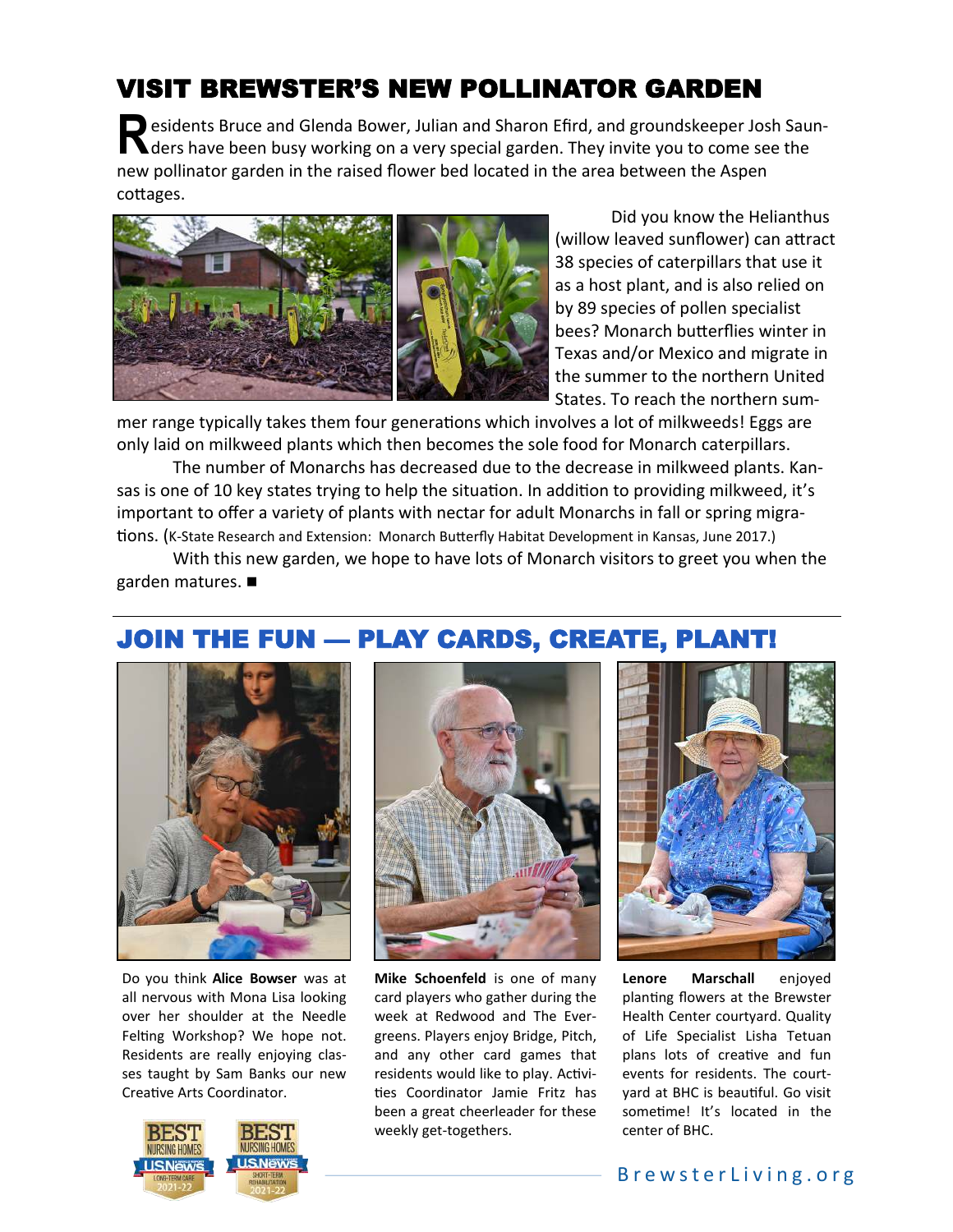# OFF CAMPUS — A few highlights!

#### TOUR ALICE EBERHART-WRIGHT'S FARM Wednesday, June 1 | 9:30 am | Shuttle (pick up from RW and EV)

If you are looking for an interesting bus ride around West Topeka, this is for you. We will stop to explore Alice's home to view her beautiful artwork and learn about her farm. We always find something interesting to check out. If interested, please call Jamie at 785-274-3398.

#### SPRING RIDE IN TOPEKA WITH STOP AT WARD MEADE PARK Wednesday, June 15 | 10:00 am | Shuttle (pick up from RW and EV)

Let's check out SPRING in Topeka with a special stop to explore the gardens at Ward Meade Park. We will find lots to check out on a beautiful morning. If interested, please call Jamie at 785-274-3398

### TRAVELIN' TO CONCORDIA

### Wednesday, June 22 | 7:15 am | Shuttle (pick up from RW and EV)

Join us as we explore many of the unique sites in Concordia. We'll visit the Cloud County Historical Museum which preserves and exhibits objects and documents of historical items. We will visit Camp Concordia, a prisoner of war camp for captured Germans, which was maintained a few miles north of Concordia during World War II. We'll stop the POW Museum and see the original guard house that has been restored. Concordia is the home of the national Orphan Train complex that preserved the stories and artifacts. The trip fee is \$60 includes transportation, museum admissions, guided tours, and lunch. If interested, please call Jamie at 785-274-3398.

#### TOUR TOPEKA HIGH SCHOOL Wednesday, June 29 | 9:30 am | Shuttle (pick up from RW and EV)

This year marks Topeka High School's 150th anniversary and the 90th anniversary of its famous gothicstyle structure, which is on the National Register of Historic Places, and was one of the first milliondollar high schools to be built west of the Mississippi. The iconic high school's 165-foot spire is inspired by Oxford University, and the library is modeled after Henry VII's Great Hall. In honor of the momentous anniversary, we are going to take a tour of the building. Afterwards those interested in grabbing lunch will be dropped off and others returned to campus. Lunch is Dutch treat for those that want to stop. If interested, please call Jamie at 785-274-3398.



#### HEARING ASSIST DEVICES

The 10 new hearing loop devices have arrived bringing our total of hearing assist devices in the Cultural Arts Center to 12. Please note that these devices only work in the front half of the room. You may request to use a device upon entering the Cultural Arts Center before programs.

### RESIDENT COUNCIL BYLAWS

A copy of the Resident Council Bylaws will be printed and delivered to your home in the coming week. Please take time to read the bylaws and familiarize yourself with processes and procedures.

### T-SHIRTS IN THE MARKET

Due to popular demand, we are now keeping a supply of Team Brewster t-shirts in The Market. Currently they are all short-sleeved and are \$10 each. Thanks to our Human Resources department for organizing this.